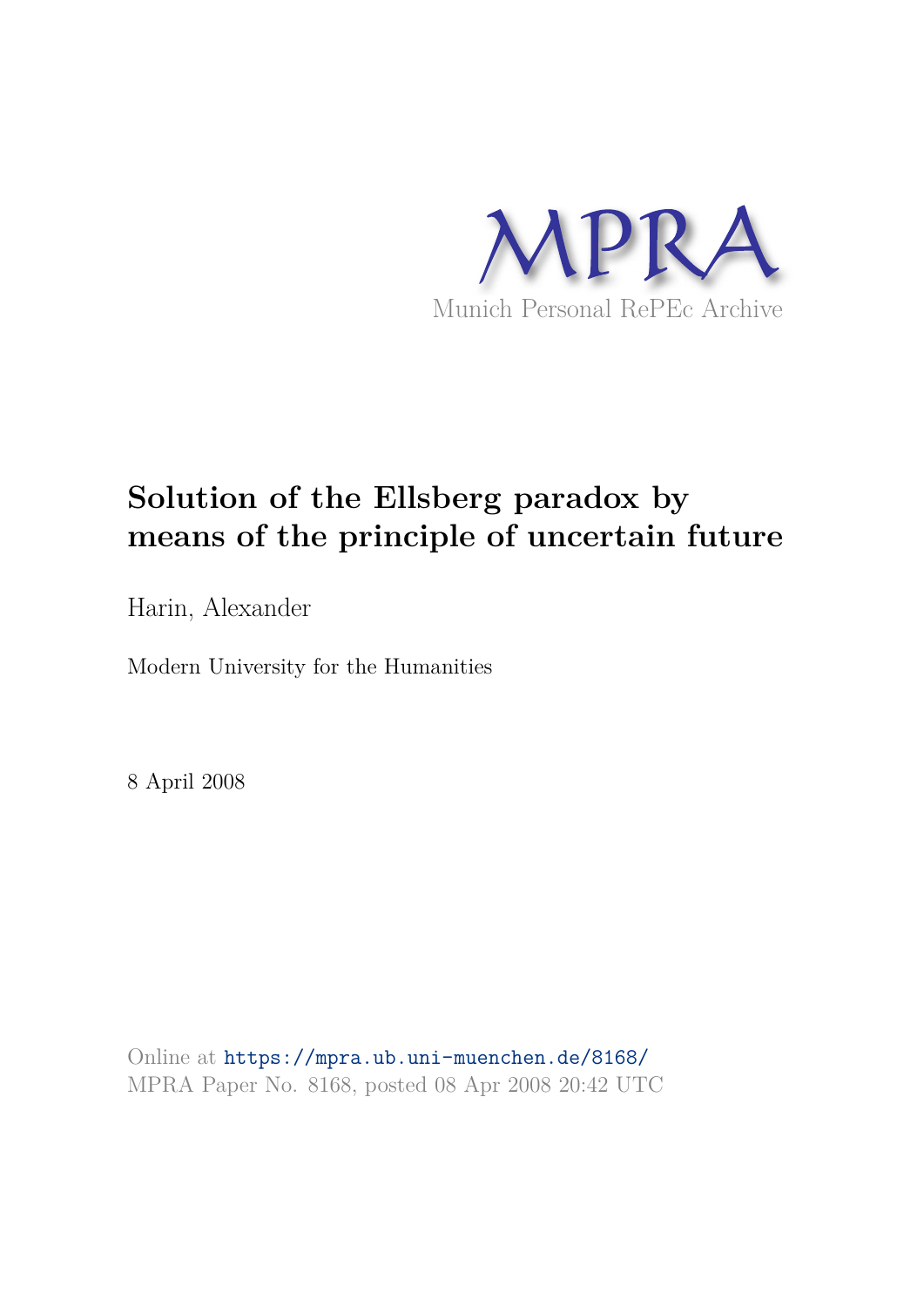## **Solution of the Ellsberg paradox by means of the principle of uncertain future**

## Alexander Harin

The principle of uncertain future: the probability of a future event contains an (hidden) uncertainty. The first consequence of the principle: the real values of high probabilities are lower than the preliminarily determined ones; conversely, the real values of low probabilities can be higher than the preliminarily determined ones. The first consequence provides an uniform solution of the underweighting of high and the overweighting of low probabilities, of the Allais paradox, risk aversion, loss aversion, the equity premium puzzle, the "fourfold pattern" paradox, etc. The second consequence: the present probability system of a future event is incomplete. The second consequence provides a solution of the incompleteness of systems of preferences, of ambiguity aversion, of the Ellsberg paradox, etc.

## **Contents**

| $\boldsymbol{2}$ |                                                                    |                |  |
|------------------|--------------------------------------------------------------------|----------------|--|
|                  |                                                                    | $\overline{2}$ |  |
|                  | 1.1. Statement and formal proof of the principle                   |                |  |
|                  | 1.2. Consequences of the principle                                 |                |  |
|                  | 1.2.1. First consequence. The "repulsion" from the "rigid" bounds  |                |  |
|                  | of the range of probability (from 0% and from 100%)                |                |  |
|                  | 1.2.2. Second consequence. Incompleteness                          |                |  |
|                  | of the present probability system of a future event                |                |  |
|                  |                                                                    | 4              |  |
|                  | 2.1. Logic                                                         |                |  |
|                  | 2.1.1. Possible infringement of the law of the excluded middle     |                |  |
|                  | 2.2. Probability theory                                            |                |  |
|                  | 2.2.1. The need of creation of a section of the probability theory |                |  |
|                  | which will consider real noises and uncertainties                  |                |  |
|                  | 2.2.2. Splitting of the continuous range of probability            |                |  |
|                  | near $0\%$ and $100\%$                                             |                |  |
|                  | 2.3. Forecasting and planning                                      |                |  |
|                  | 2.3.1. Creation of a basic equation of forecasting                 |                |  |
|                  | 3. First consequence. Solution of problems of economics            | 5              |  |
|                  | 3.1. Uniform solution of the underweighting of high                |                |  |
|                  | and the overweighting of low probabilities,                        |                |  |
|                  | the Allais paradox, risk aversion, loss aversion,                  |                |  |
|                  | the equity premium puzzle, the "fourfold pattern" paradox, etc     |                |  |
|                  | 4. Second consequence. Solution of problems of economics           | 6              |  |
|                  | 4.1. Solution of the incompleteness of systems of preferences,     |                |  |
|                  | ambiguity aversion, the Ellsberg paradox, etc                      |                |  |
|                  |                                                                    | 7              |  |
|                  |                                                                    |                |  |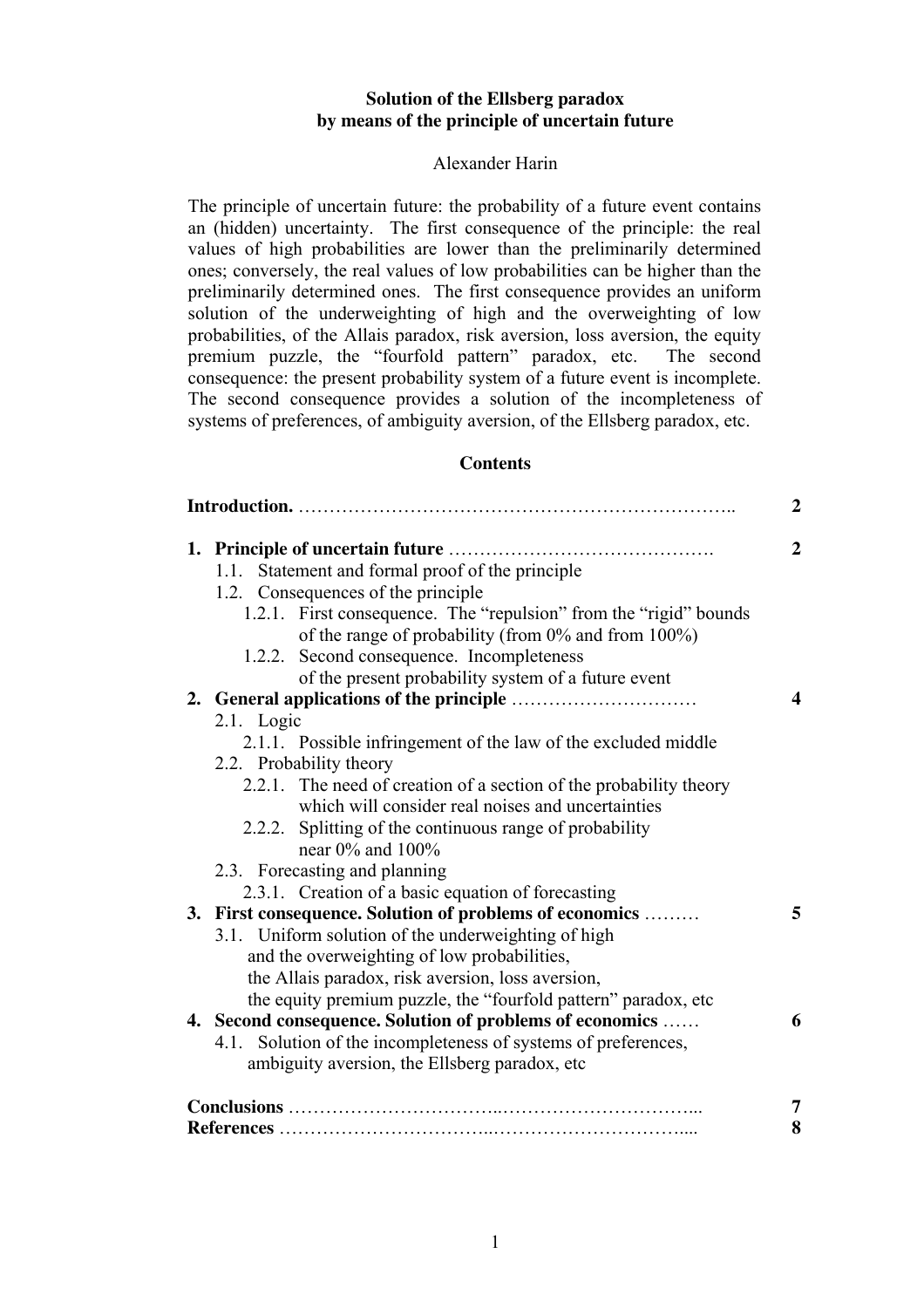#### **Introduction**

This paper presents a part of the results of Харин (2007) including a solution of the Ellsberg paradox in English.

The final statement of Hey and Orme (1994) was "... we are tempted to conclude by saying that our study indicates that behavior can be reasonably well modeled (to what might be termed a "reasonable approximation") as "expected utility plus noise." Perhaps we should now spend some time thinking about the noise, rather than about even more alternatives to expected utility?"

Harin (2004), Harin (2007), Харин (2007) and this paper renew, generalize and develop this statement.

#### **1. Principle of uncertain future**

1.1. Statement and formal proof of the principle General principle of uncertain future

Future events may be considered as, at least partially, uncertain.

This uncertainty or partial uncertainty may be invisible or imperceptible. It may be crucial. In any case, the overwhelming majority of future events contain, at least a part of uncertainty. In a simple form this principle may sound like:

## *"A future event contains an uncertainty"*

#### Formal proof of the principle

The principle of uncertain future may be proved, e.g., by means of the Heisenberg's uncertainty principle. The Heisenberg's uncertainty principle states:

One cannot simultaneously measure both impulse and position better than with uncertainty

$$
\Delta p \times \Delta x \ge \hbar / 2
$$

where

*∆p* - impulse uncertainty,

*∆x* - position uncertainty,

*ћ* - Planck's constant divided by 2π

Indeed, the Heisenberg's uncertainty principle is true for every object involved in every event, including every future event. Hence, every future event contains an uncertainty. The proof has been completed.

#### Specific principle of uncertain future

The specific principle of uncertain future emphasizes one of uncertain aspects of future events, namely probability. It states probabilities of future events are, to some extent, uncertain. This extent may be invisible, imperceptible. It may be considerable, even crucial. In any case, the overwhelming majority of future events contain, at least, a degree of uncertainty. In a simple form this principle may sound like:

## *"The probability of a future event contains an (hidden) uncertainty"*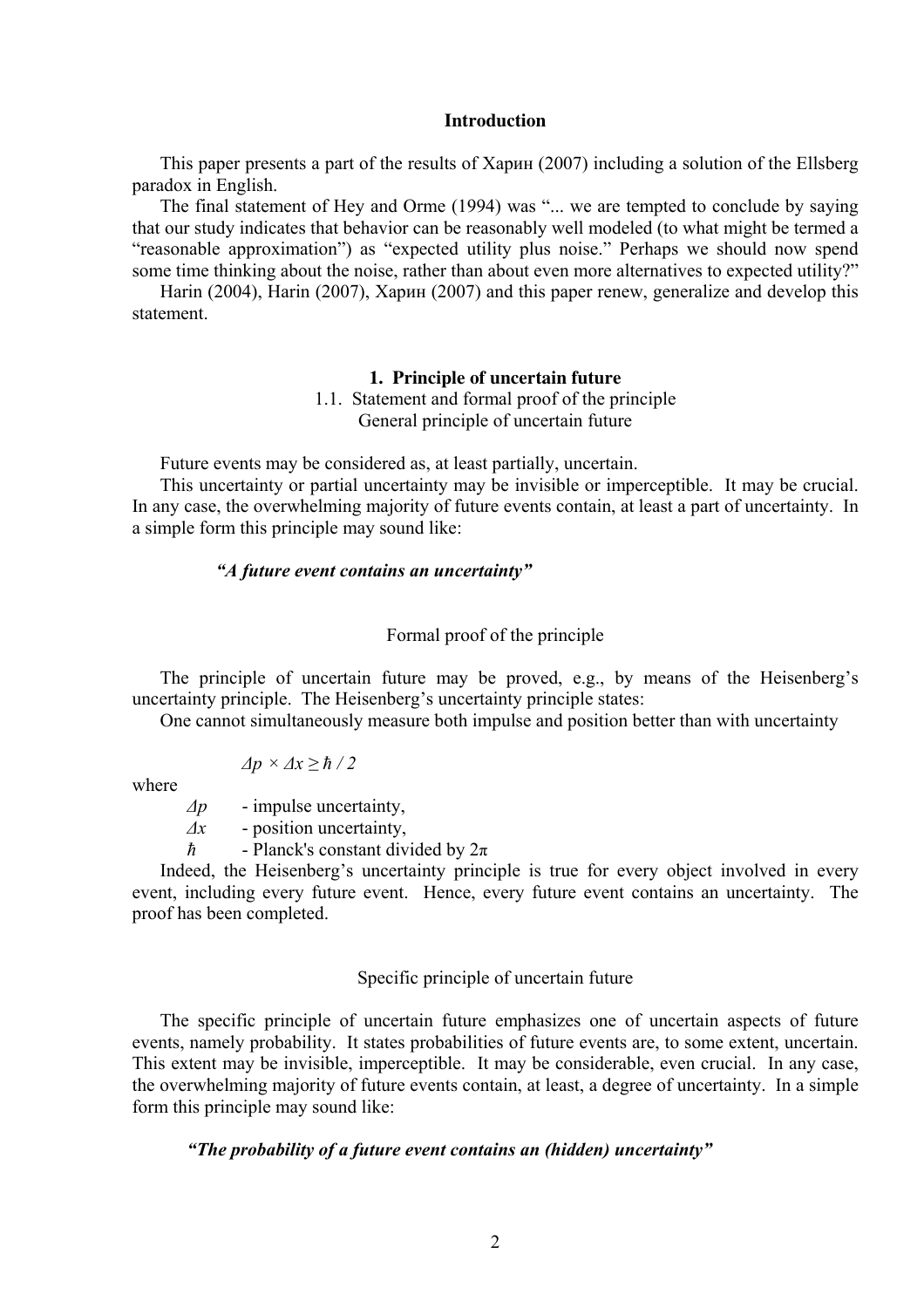Mathematically, the specific principle may be written in the form of two simplified (in detail see Harin 2007) expressions:

The first

$$
P_{real} \sim P_{plan} \pm \Delta P
$$

where

 $\Delta P$  = (plus)  $\Delta + P$  and (minus)  $\Delta P$ 

The second

$$
P_{mean\ real} = P_{plan} + \delta P
$$

where

 $P_{mean real}$  - the mean real value of *P*;<br> $\delta P$  - the shift, the bias of the

*z* the shift, the bias of the mean real value of real or future *P* in the comparison with the value of planned or preliminarily determined *P* (*δP* may be positive or negative or zero).

- 1.2. Consequences of the principle
- 1.2.1. First consequence. The "repulsion" from the "rigid" bounds of the range of probability (from 0% and from 100%)

Suppose we wish to test the probability values, which are very close (but not equal) to 0% or 100%. For example, we choose 1% or 99%.

Suppose the uncertainty value (*∆P)* is essentially more than the distance of the probability value from the bound. For example, *∆P =* 10%.

Then, evidently, (if we make the test as if there is no uncertainty) the mean distance of the probability value from the bound cannot be as small as 1% (if the uncertainty value is 10%).

Generally, the mean distance of the probability value from the bound cannot be considerably less than the uncertainty value.

Thus, the mean value of probability ( $P_{real \, mean} \equiv P_{real}$ ) cannot be as high as 99%. It may be (\*see the second consequence below) more than 1% also. Or

$$
P_{high\ real} < P_{high\ plan}
$$
\n
$$
{}^{*}P_{low\ real} > P_{low\ plan}
$$

In other words

*"High probability will be lower" "Low probability can be higher"* 

## 1.2.2. Second consequence. Incompleteness of the present probability system of a future event

The probability of an event, which is not forbidden by objective laws is more than zero (in the microcosm virtual events can occur that infringe the laws of conservation). Hence, an unforeseen event with the probability more than zero will occur in any forecast or plan. Or

## *"The present probability system of future events is incomplete"*

Or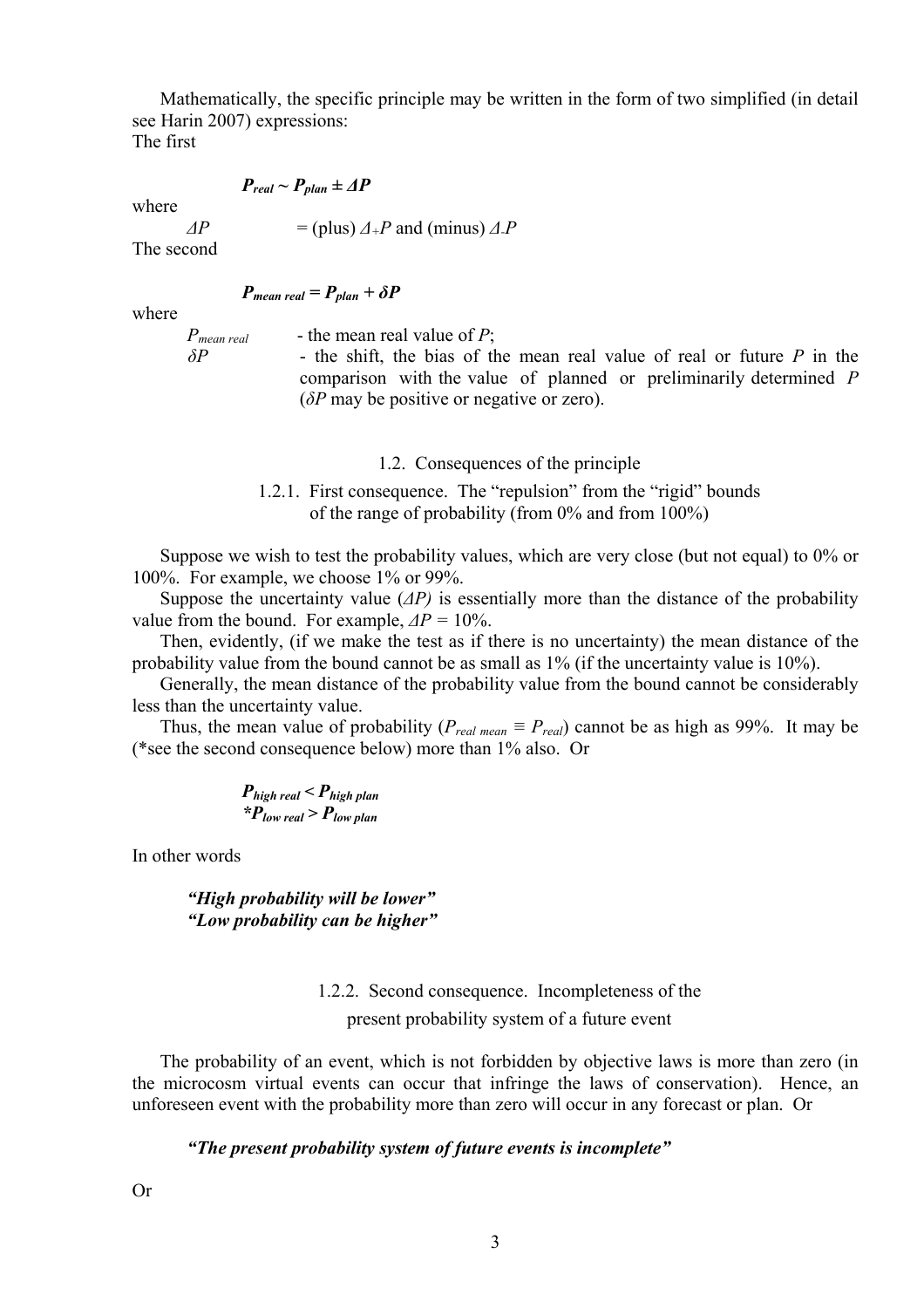*∑ Punforeseen > 0% ∑ Pforeseeable < 100%* 

where

*∑ P<sub>foreseeable* - real sum of probabilities of all foreseeable events <br>∑ *P<sub>unforeseen</sub>* - real sum of probabilities of all unforeseen events</sub> *∑ Punforeseen* - real sum of probabilities of all unforeseen events

## **2. General applications of the principle**

The principle of uncertain future, due to its general nature, may be used and is successfully used in a variety of fields.

#### 2.1. Logic

2.1.1. Possible infringement of the law of the excluded middle

Suppose in present there are a class of events and the negation of this class. The second consequence of the principle allows in future an event occur which do not exactly belong neither to this class nor to its negation.

So, the application of the law of the excluded middle to future events is questionable. Note, already Aristotel proposed similar opinion.

> 2.2. Probability theory 2.2.1. The need of creation of a section of the probability theory which will consider real noises and uncertainties

There is the need of creation of a section of the probability theory which will consider real noises and uncertainties, errors in measurements, etc.

## 2.2.2. Splitting of the continuous range of probability near 0% and 100%

Noises and uncertainties can lead to splitting of the continuous range of probability near 0% and 100%. Similar phenomena take place in the physics of elementary particles as the violation of symmetries.

## 2.3. Forecasting and planning 2.3.1. Creation of a basic equation of forecasting

The principle of uncertain future and sectionally continuous transformation provide creation of a basic equation of forecasting. This equation is supposed in Харин (2008).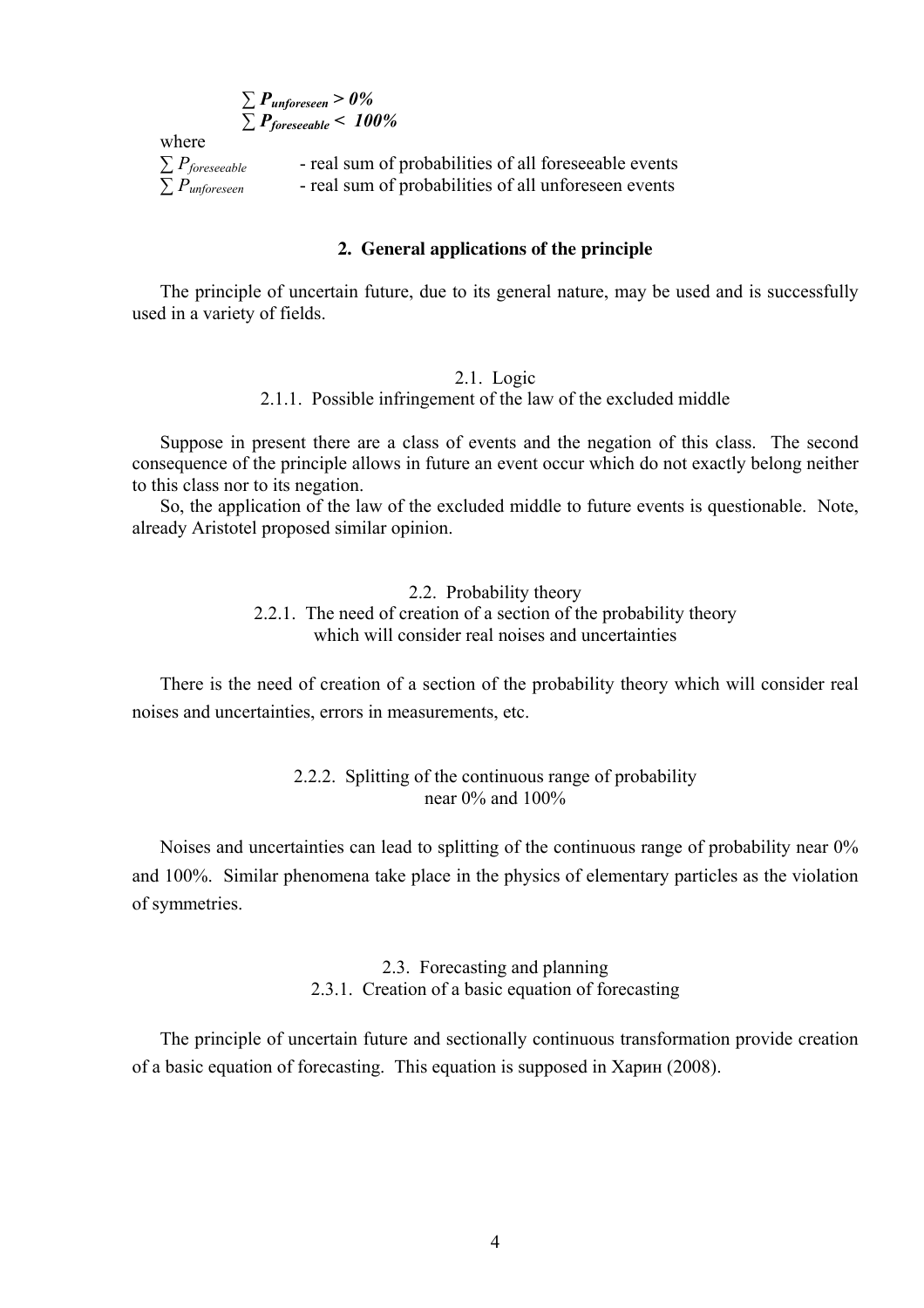#### **3. First consequence. Solution of problems of economics**

## 3.1. Uniform solution of the underweighting of high and the overweighting of low probabilities, the Allais paradox, risk aversion, loss aversion, the equity premium puzzle, the "fourfold pattern" paradox, etc

Solution of the Allais paradox (Allais 1953), risk aversion, loss aversion, overweighting of low probabilities, uniform explanation of choices for both gains and losses, the equity premium puzzle, etc has been reported in Harin (2007).

## A simplified solution of the "fourfold pattern" paradox

The "fourfold pattern" paradox (see, e.g., Tversky and Wakker 1995, Fehr-Duda et al 2006) is one of the strongest qualitative tests for utility theories. The well-determined facts are: For positive (gains) risky prospects, people typically overweight low probabilities but underweight high probabilities. For negative (losses) risky prospects, people typically underweight low probabilities but overweight high probabilities. This may be written as

| 1) For gains at high probabilities people choose guarantee |                                      |  |
|------------------------------------------------------------|--------------------------------------|--|
|                                                            | $Risk <$ Guarantee                   |  |
| 2) For gains at low probabilities people choose risk       |                                      |  |
|                                                            | Risk > Guarantee<br>Risk > Guarantee |  |
| 3) For losses at high probabilities people choose risk     |                                      |  |
| 4) For losses at low probabilities people choose guarantee |                                      |  |
|                                                            | $Risk <$ Guarantee                   |  |

From the first consequence of the principle of uncertain future

$$
P_{high\ real} < P_{high\ plan}
$$
\n
$$
{}^{*}P_{low\ real} > P_{low\ plan}
$$

making evident conclusion the possibility of  $P_{low\ real}$  <  $P_{low\ plan}$  at the equilibrium is enough to people to choose the corresponding choice and to write *Plow real < Plow plan*, denoting the value of the risky gain as *G* and the value of the risky loss as *–G,* and remembering *planned Risk = planned Guarantee* we obtain:

1) Risk = 
$$
G \times P_{high\ real} < G \times P_{high\ plan} = \text{Guarantee}
$$

\n2) Risk =  $G \times P_{low\ real} > G \times P_{low\ plan} = \text{Guarantee}$ 

\n3) Risk =  $-G \times P_{high\ real} > -G \times P_{high\ plan} = \text{Guarantee}$ 

\n4) Risk =  $-G \times P_{low\ real} < -G \times P_{low\ plan} = \text{Guarantee}$ 

\n5) Risk =  $-G \times P_{low\ real} < -G \times P_{low\ plan} = \text{Guarantee}$ 

\n6) List the total number of values in the following details.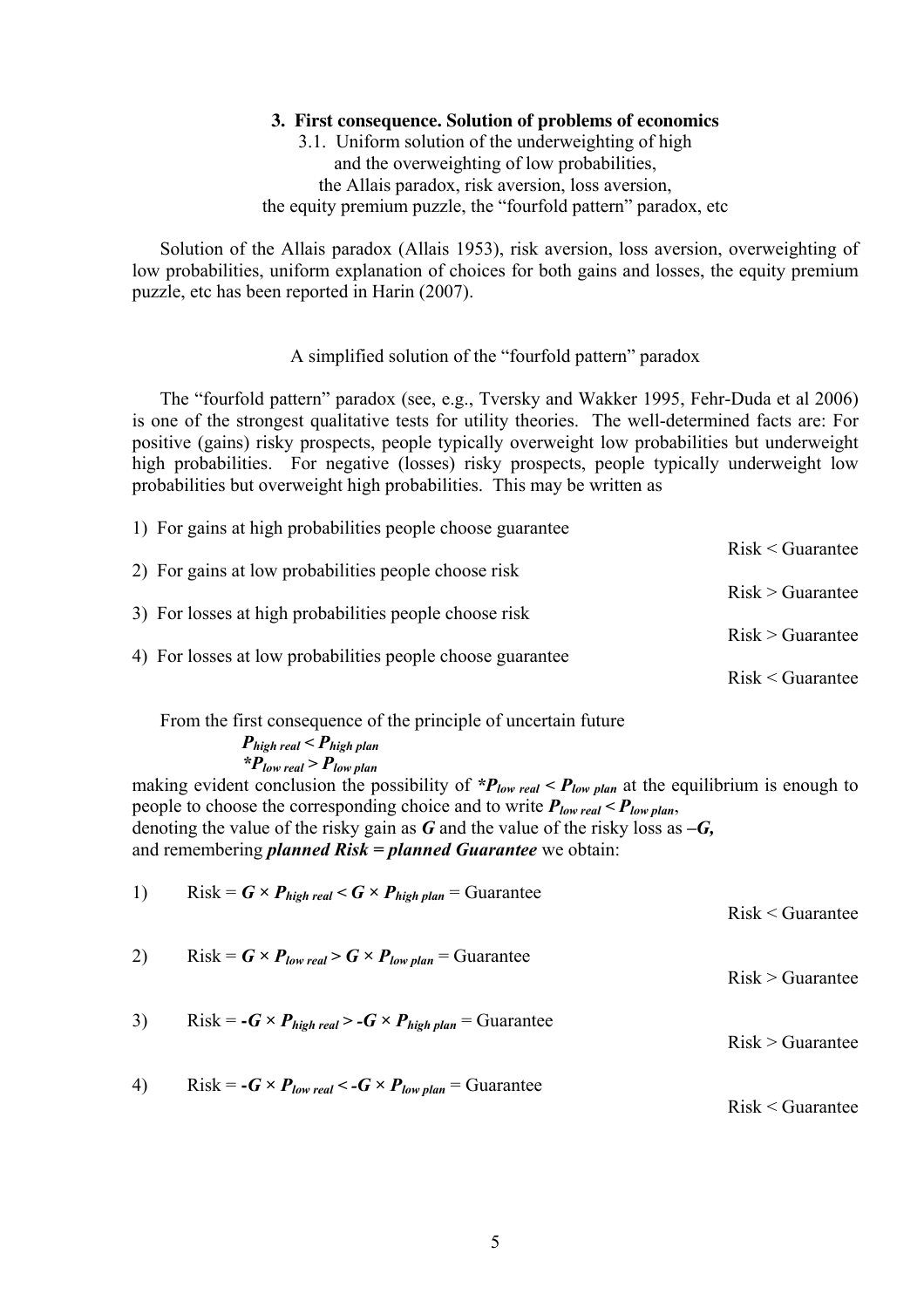#### **4. Second consequence. Solution of problems of economics**

4.1. Solution of the incompleteness of systems of preferences, ambiguity aversion, the Ellsberg paradox, etc

The Ellsberg paradox (Ellsberg 1961) (simplified and modified): The urn U1 contains red and black balls with unknown proportion. The urn U2 contains red and black balls with certain proportion 1:1. You will win \$100 if you draw a ball of the determined color from the urns U1 or U2. Most people stated that they prefer U1 to U2 for both red and black ball.

The situation seems as if

## *Pred uncertain + Pblack uncertain < 100%*

or, more exactly,

$$
P_{red\ uncertainty} + P_{black\ uncertainty} < P_{red\ certain} + P_{black\ certain}
$$

Consider the Ellsberg paradox from the point of view of the second consequence of the principle of uncertain future. The second consequence states the present probability system of a future event is incomplete.

$$
\sum P_{unforeseen} > 0\%
$$
  

$$
\sum P_{foreseeable} < 100\%
$$

And the more present, initial uncertainty - the more the real sum of probabilities of all unforeseen events and the less the real sum of probabilities of all foreseeable events. If the initial uncertainty Unc1 is more than the initial uncertainty Unc2, then

$$
\sum P_{unforeseen\ Uncl} > \sum P_{unforeseen\ Unc2}
$$
  

$$
\sum P_{foreseeable\ Uncl} < \sum P_{foreseeable\ Unc2}
$$

The initial uncertainty of the unknown proportion is evidently more than initial uncertainty of the certain proportion. Hence, the real sum of probabilities of all foreseeable events (red or black) for the unknown proportion is or (due to the experience of tested people) seems less than that of the certain proportion.

$$
\sum_{i} P_{\text{unforeseen uncertain}} > \sum_{\text{nonforeseen certain}} P_{\text{foreseeable uncertain}} \\
\sum_{\text{1}} P_{\text{foreseeable certain}} < \sum_{\text{1}} P_{\text{foreseeable certain}}
$$

\*(is or seems) and

## *\*Pred uncertain + Pblack uncertain < Pred certain + Pblack certain*

\*(is or seems)

So, in the light of the second consequence of the principle of uncertain future, the Ellsberg paradox is quite natural.

The incompleteness of systems of preferences and ambiguity aversion are quite natural also.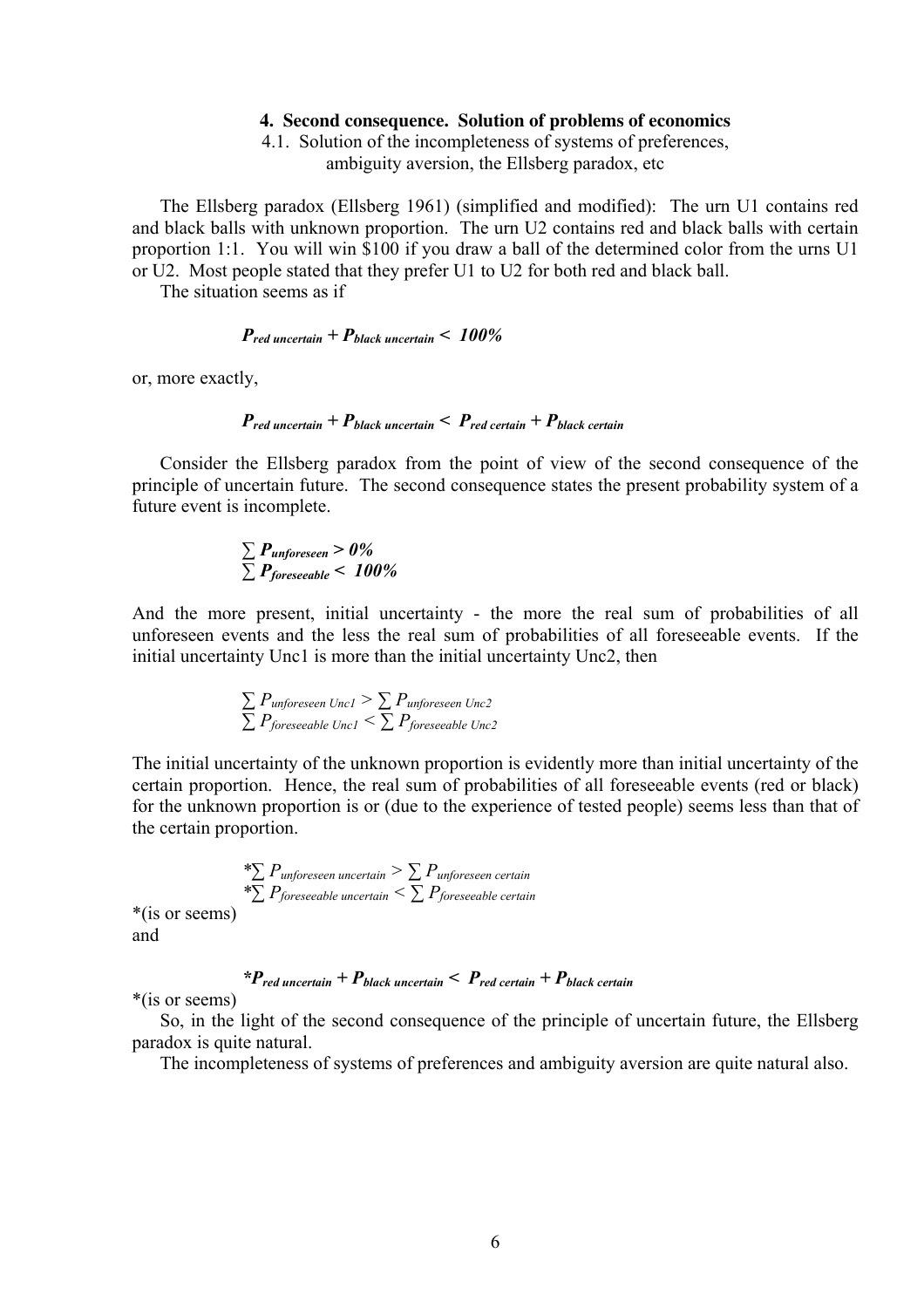#### **Conclusions**

In a simplified form, the conclusions of this paper may be drawn as follows:

The principle of uncertain future

The principle of uncertain future:

*"The probability of a future event contains an (hidden) uncertainty"*  The first consequence of the principle: *"High probability will be lower" "Low probability can be higher"* 

or

$$
P_{high\ real} < P_{high\ plan}
$$
\n
$$
{}^{*}P_{low\ real} > P_{low\ plan}
$$

(\*can be)

The second consequence of the principle:

*"The present probability system of future events is incomplete"* 

or

$$
\sum P_{unforeseen} > 0\%
$$
  

$$
\sum P_{foreseeable} < 100\%
$$

The principle of uncertain future, due to its general nature, may be used and is successfully used in a variety of fields, e.g., in logic, in probability theory, in forecasting and planning.

In economics the first consequence of the principle provides an uniform solution of the underweighting of high and the overweighting of low probabilities, of the Allais paradox, risk aversion, loss aversion, the equity premium puzzle, the "fourfold pattern" paradox, etc. More detailed application of the principle will provide an explanation of the full shape of the probability weighting function.

Solution of the Ellsberg paradox

The Ellsberg paradox seems as if

*Pred uncertain + Pblack uncertain < 100%* or, more exactly,

$$
P_{red\ uncertainty} + P_{black\ uncertainty} < P_{red\ certain} + P_{black\ certain}
$$

The second consequence of the principle provides a solution of the Ellsberg paradox. The second consequence gives

$$
\sum_{i=1}^{n} P_{\text{foreseeable uncertain}} < \sum_{i=1}^{n} P_{\text{foreseeable certain}}
$$

and

$$
*P_{red\text{ uncertain}} + P_{\text{black uncertain}} < P_{\text{red certain}} + P_{\text{black certain}}
$$

\*(is or seems)

So, from the point of view of the second consequence of the principle of uncertain future, the Ellsberg paradox is quite natural.

The incompleteness of systems of preferences and ambiguity aversion are quite natural also.